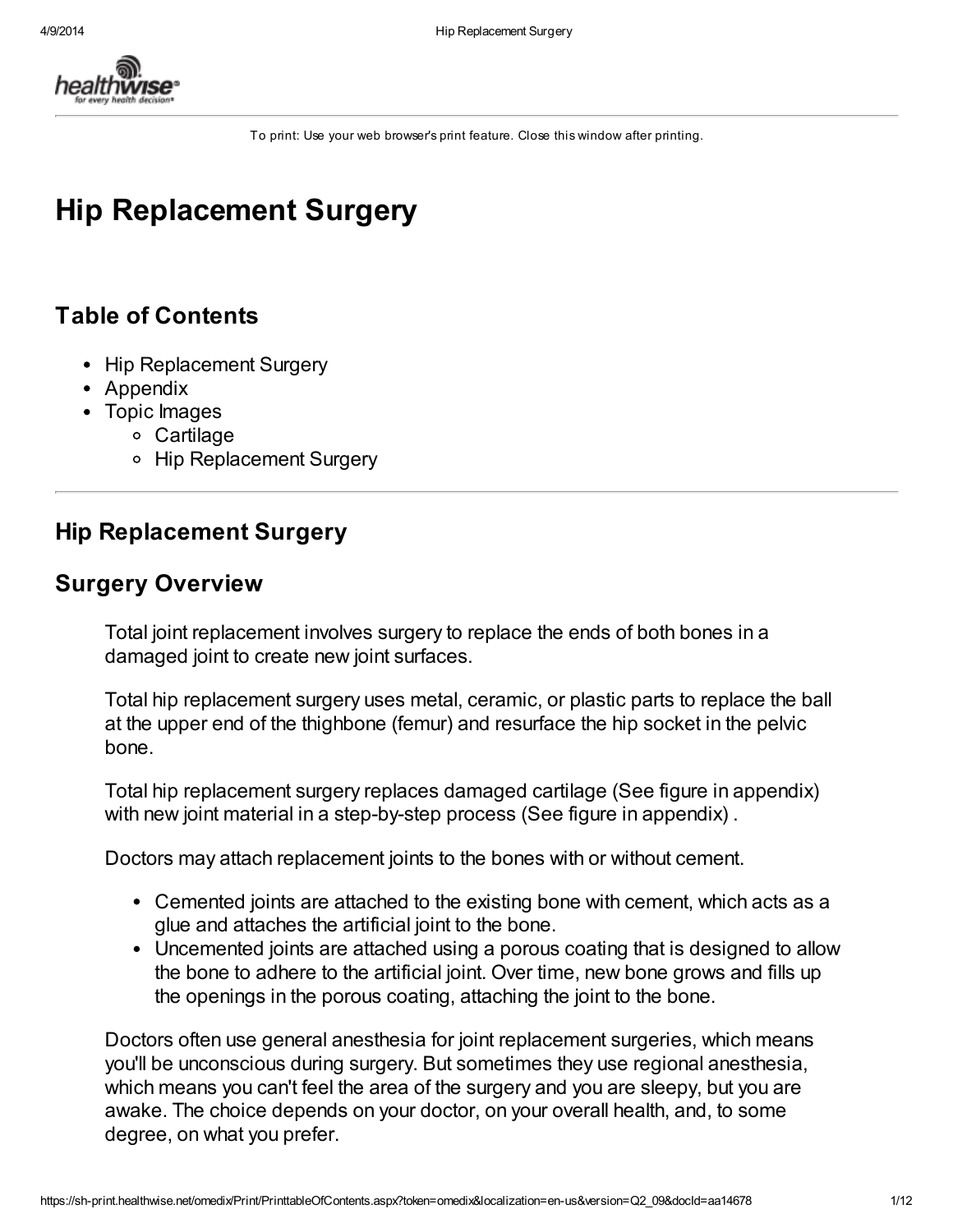Your doctor may recommend that you take antibiotics before and after the surgery to reduce the risk of infection. If you need any major dental work, your doctor may recommend that you have it done before the surgery. Infections can spread from other parts of the body, such as the mouth, to the artificial joint and cause a serious problem.

#### Minimally invasive surgery

Some doctors are doing hip replacement surgery through smaller incisions. This is called minimally invasive surgery. It may mean less blood loss and a smaller scar. But it can also mean a longer time in surgery, because the surgery is harder to do. And if the new hip cannot be fitted properly through the smaller incision, the doctor may have to make a larger opening anyway. These surgeries can also require special equipment that not all hospitals have. Minimally invasive surgery is not done often for hip replacement. If you are interested in this type of surgery, talk to your doctor. Whether the procedure is a good idea for you depends on your doctor's opinion and also on his or her training and practice.

## What To Expect After Surgery

#### Right after surgery

You will have intravenous (IV) antibiotics for about a day after surgery. You will also receive medicines to control pain and perhaps medicines to prevent blood clots. It is not unusual to have an upset stomach or feel constipated after surgery. Talk with your doctor or nurse if you feel ill.

When you wake up from surgery, you may have a catheter, which is a small tube connected to your bladder, so you don't have to get out of bed to urinate. You may also have a compression pump or compression stocking on your leg, which squeezes your leg to keep the blood circulating and to help prevent blood clots. And you may have a cushion between your legs to keep your new hip in the correct position.

Your doctor may teach you to do simple breathing exercises to help prevent congestion in your lungs while your activity level is reduced. You may also learn to move your feet up and down to flex your muscles and keep your blood circulating. And you may begin to learn about how to keep your hip in the correct positions while you move in bed and get out of bed.

#### The first few days

You will probably still be taking some medicine. You will gradually take less and less pain medicine. You may continue medicines to prevent blood clots for at least ten days after surgery.

Rehabilitation (rehab) after hip replacement surgery may vary depending on whether the surgeon used cement or cementless methods to attach the joint replacement surfaces. Whether your surgeon used cement also determines how much weight you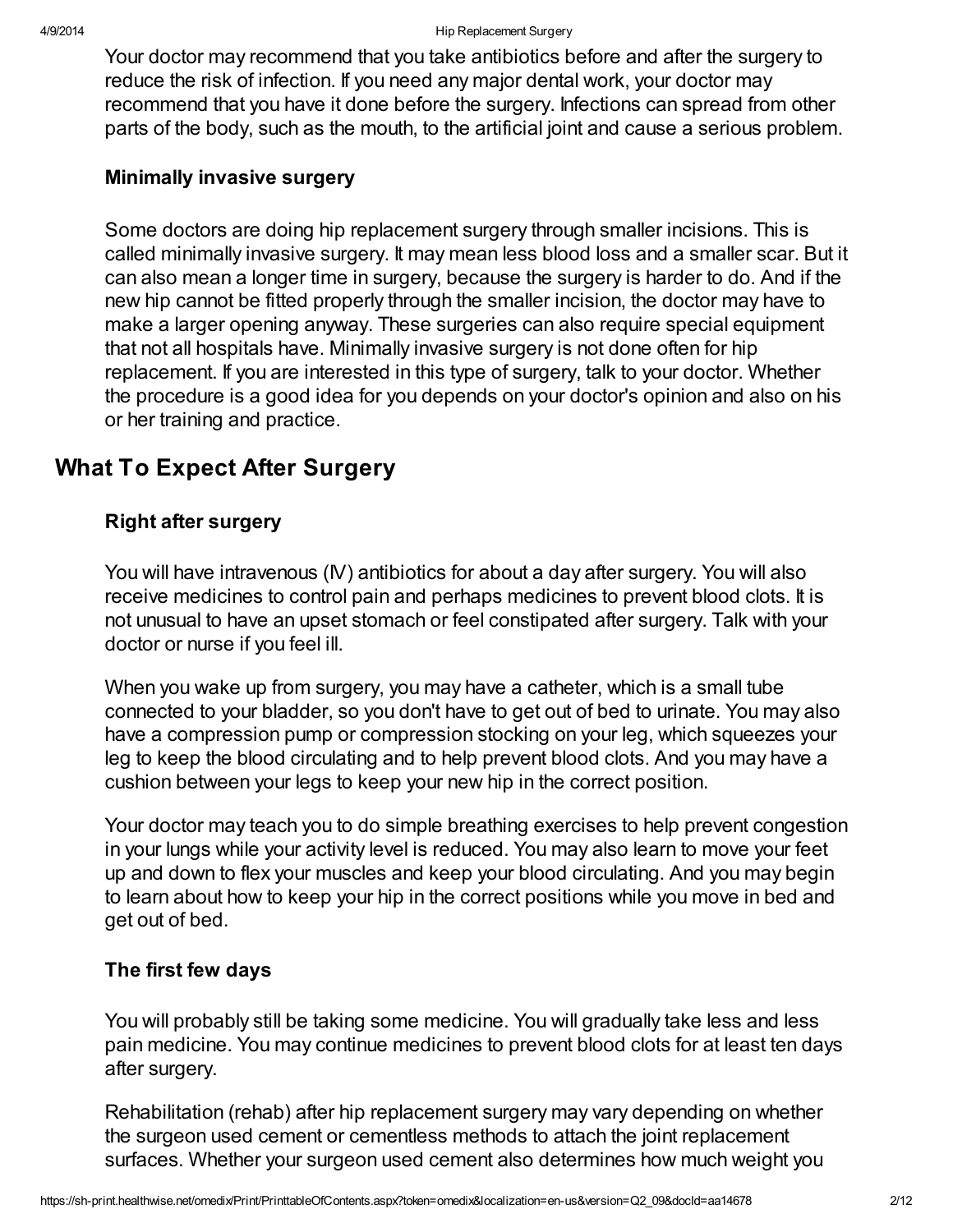can put on your leg. Your surgeon will let you and your rehab team know what limitations you have. You'll probably need a walker, a cane, or crutches for several weeks.

In general, most people get out of bed with help on the day of surgery or the next day. Over the next few days, you will learn how to walk with a walker or crutches. Your physical therapist and sometimes an occupational therapist will teach you how to exercise, walk, and do activities such as dressing and cooking while you allow your hip to heal. Depending on the type of surgery you had and your doctor's instructions, you may learn the following precautions to keep your hip from dislocating:

- Avoid combinations of movement with your new hip. For example, do not sit with your legs crossed, because in that position you both bend your hip and bring your hip across your body.
- Your doctor may not want your hip to bend more than 90 degrees. If so, your therapist may suggest these ideas:
	- Do not sit on low chairs, beds, or toilets. You may want to get a special raiser for your toilet seat temporarily.
	- Do not raise your knee higher than your hip.
	- Do not lean forward while you are sitting down, or as you sit down or stand up.
	- Do not bend over more than 90 degrees. This means you can't bend down to tie your shoes for a while.
- For about 8 weeks, your doctor may not want your leg to cross the center of your body toward the other leg. If so, your therapist may suggest these ideas:
	- Do not cross your legs.
	- Be careful as you get in or out of bed or a car, so your leg does not cross that imaginary line in the middle of your body.
- Your doctor may not want your leg to rotate in or too far out. If so, your therapist may suggest that you keep your toes pointing forward or slightly out.

Most people go home within a few days to a week after surgery. Some people who need more extensive rehab or those who don't have someone who can help at home go to a specialized rehab center for more treatment.

### Continued recovery

After you go home, monitor the surgery site and your general health. If you notice any redness or drainage from your wound, notify your surgeon. You may also be advised to take your temperature twice each day and to let your surgeon know if you have a fever over 100.5°F (38.1°C).

For a while, you may need to sit only in high chairs (not on low seats that flex your hip more than 90 degrees), use a toilet seat raiser, and sleep on your back.

You may need to use a walker or crutches for several weeks after surgery until you can bear your full weight, have less pain, and can safely move around without falling. How long you need to use crutches or a walker depends on the condition of your bones and what type of procedure your doctor used as well as his or her experience working with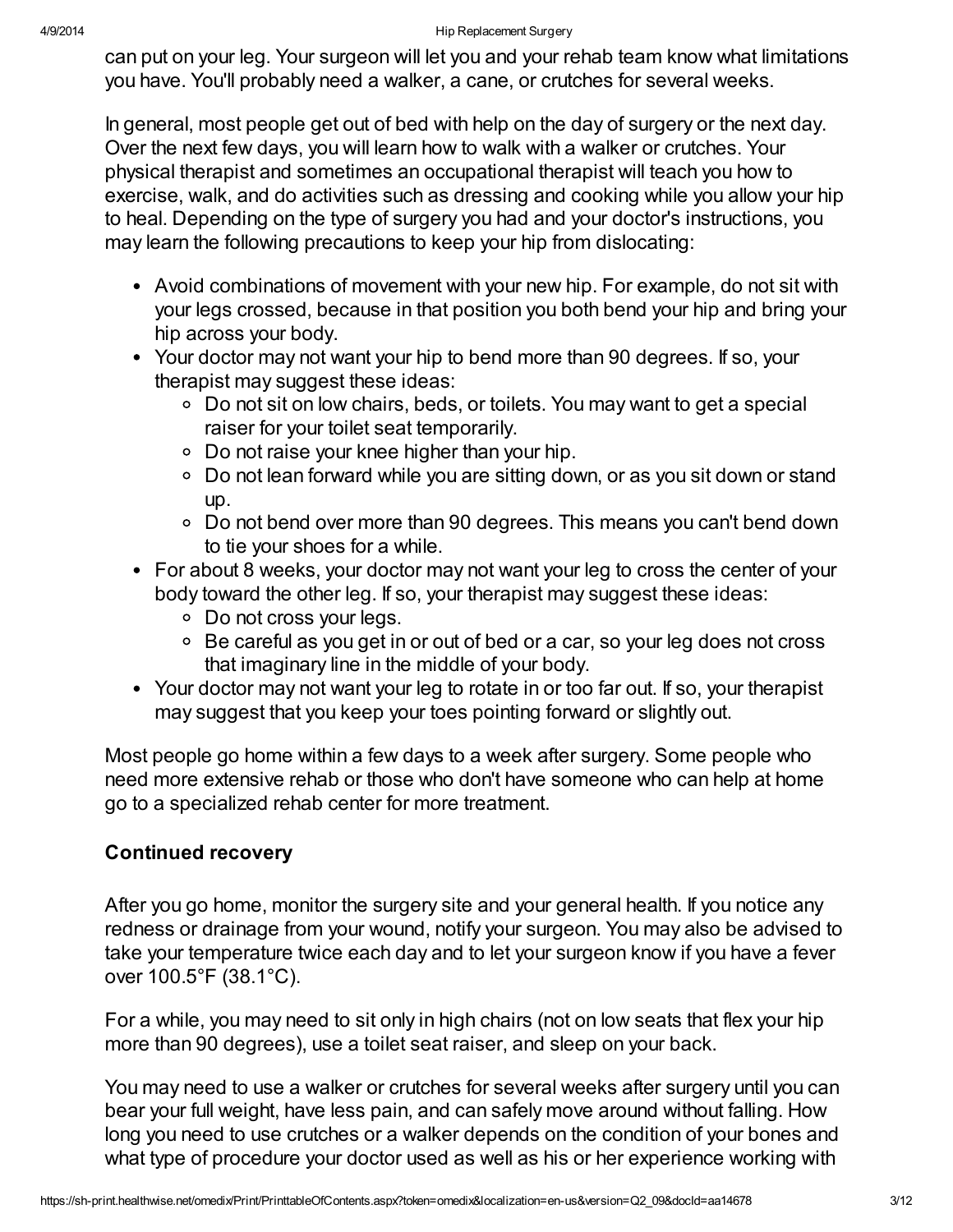other people who had similar surgery.

Physical therapy typically continues after you go home from the hospital until you are able to function more independently. Total rehabilitation after surgery will take at least 6 months.

You will have an exercise program to follow when you go home, even if you are still having physical therapy. You should also take a short walk several times each day. If you notice any soreness, try a cold pack on your hip and perhaps decrease your activity a bit, but don't stop completely. Staying with your walking and exercise program will help speed your recovery.

For most people it is safe to have sex about 4 to 6 weeks after a hip replacement. Talk to your doctor about how and when it is safe. And ask your physical therapist or occupational therapist about positions that will not put your new hip joint at risk.

#### Living with a hip replacement

Your doctor will probably want to see you at least once every year to monitor your hip replacement. Gradually, you will return to most of your presurgery activities. If you drive a car, your doctor will probably allow you to start driving an automatic shift car in 6 to 8 weeks, as long as the seat is not too low and you are no longer taking pain medicine.

Because of the way the hip is structured, every added pound of body weight adds 3 pounds of stress to the hip. Controlling your weight will help your new hip joint last longer.

Stay active to help keep your strength, flexibility, and endurance. Your activities might include walking, swimming (after your wound is completely healed), dancing, golf (don't wear shoes with spikes, and do use a golf cart), and bicycling on a stationary bike or on level surfaces. More strenuous activities, such as jogging or tennis, are not advised after a hip replacement.

Your doctor may want you to take antibiotics before dental work or any invasive medical procedure for at least 2 years after your surgery. This is to help prevent infection around your hip replacement. After 2 years, your doctor and dentist will decide whether you still need to take antibiotics. Your general health and the state of your other health conditions will help them decide.

### Why It Is Done

Doctors recommend joint replacement surgery when hip pain and loss of function become severe and when medicines and other treatments no longer relieve pain. Your doctor will use X-rays to look at the bones and cartilage in your hip to see whether they are damaged and to make sure that the pain isn't coming from somewhere else.

Total hip replacement may not be recommended for people who:

Have poor general health and may not tolerate anesthetic and surgery well.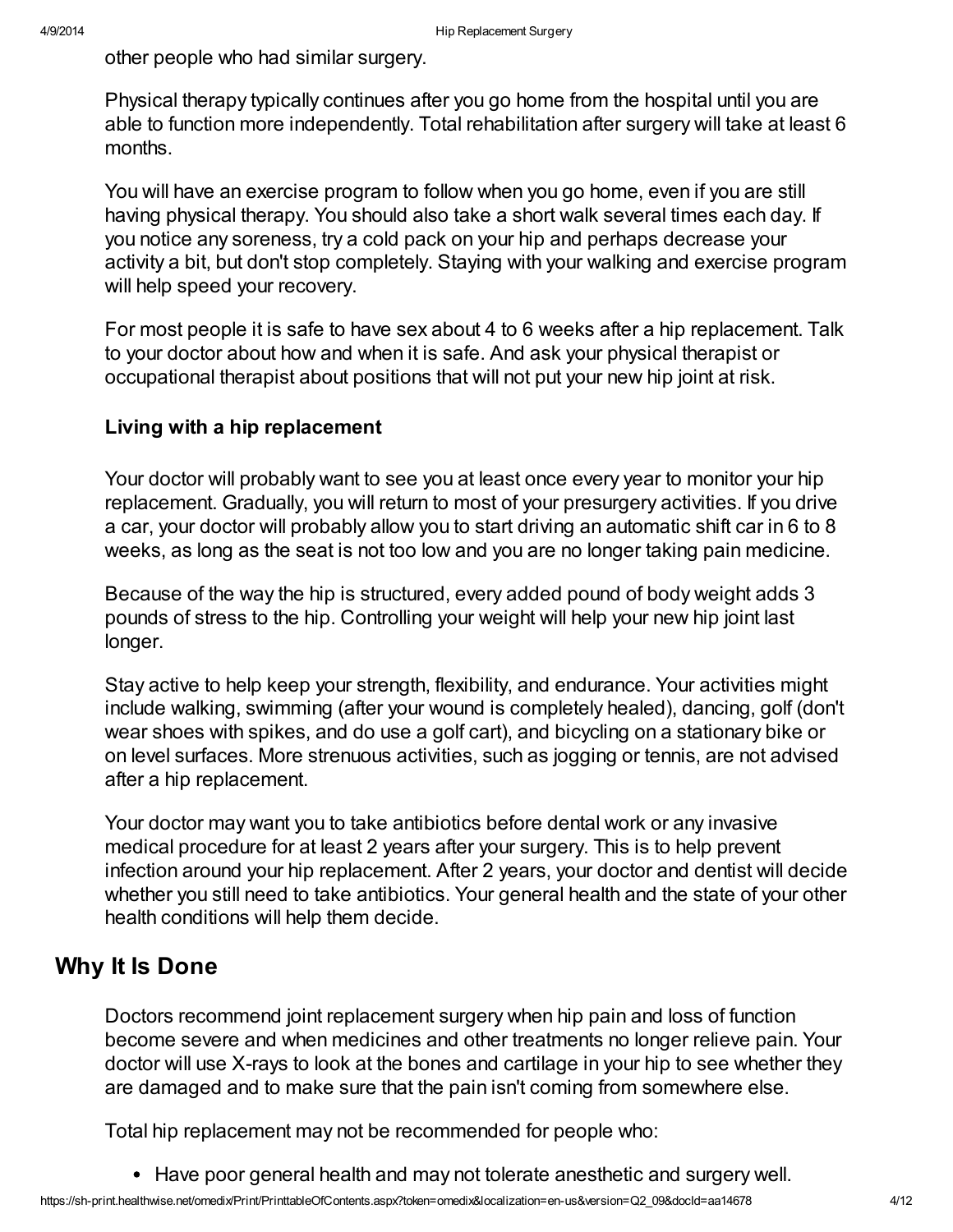- Have an active infection or are at high risk for infection.
- Have osteoporosis (significant thinning of the bones).
- Are involved in heavy manual labor or physically demanding sports.
- Are severely overweight (replacement joints may be more likely to fail in people who are very overweight).

But doctors evaluate each person individually.

### How Well It Works

People who have hip replacement surgery have much less pain than before the surgery and are usually able to resume daily activities. You will probably be able to do your daily activities more easily because the joint moves better.

- It probably will be easier for you to do things such as climb stairs, get in and out of a car, walk without tiring, walk without a limp or with less of a limp, and take care of your feet.
- You probably will be able to resume activities, such as golfing, biking, swimming, or dancing, that you did before surgery.
- Your doctor may discourage you from running, playing tennis, and doing other things that put a lot of stress on the joint.

Most artificial hip joints will last for 10 to 20 years or longer without loosening, depending on such factors as:

- Your lifestyle and how much stress you put on a joint.
- How much you weigh (being very overweight puts extra stress on the joint).
- How well your new joint and bones mend.

The younger you are when you have the surgery and the more stress you put on the joint, the more likely it is that you will eventually need a second surgery to replace the first artificial joint. Over time, the components wear down or may loosen and need to be replaced.

Your artificial joint should last longer if you are not overweight and if you do not do hard physical work or play sports that stress the joint. If you are older than 60 when you have joint replacement surgery, the artificial joint probably will last the rest of your life.

Doctors continue to discover new ways to improve the life span of artificial hip joints. What we know today about the long-term outcomes of hip replacement surgery comes from studies of joints that were replaced 10 to 20 years ago or longer. People who have hip replacement surgery today may expect the artificial joint to last longer than joints replaced 10 to 20 years ago.

## Risks

The risks of hip replacement surgery can be divided into two groups:

• Risks of the surgery and recovery period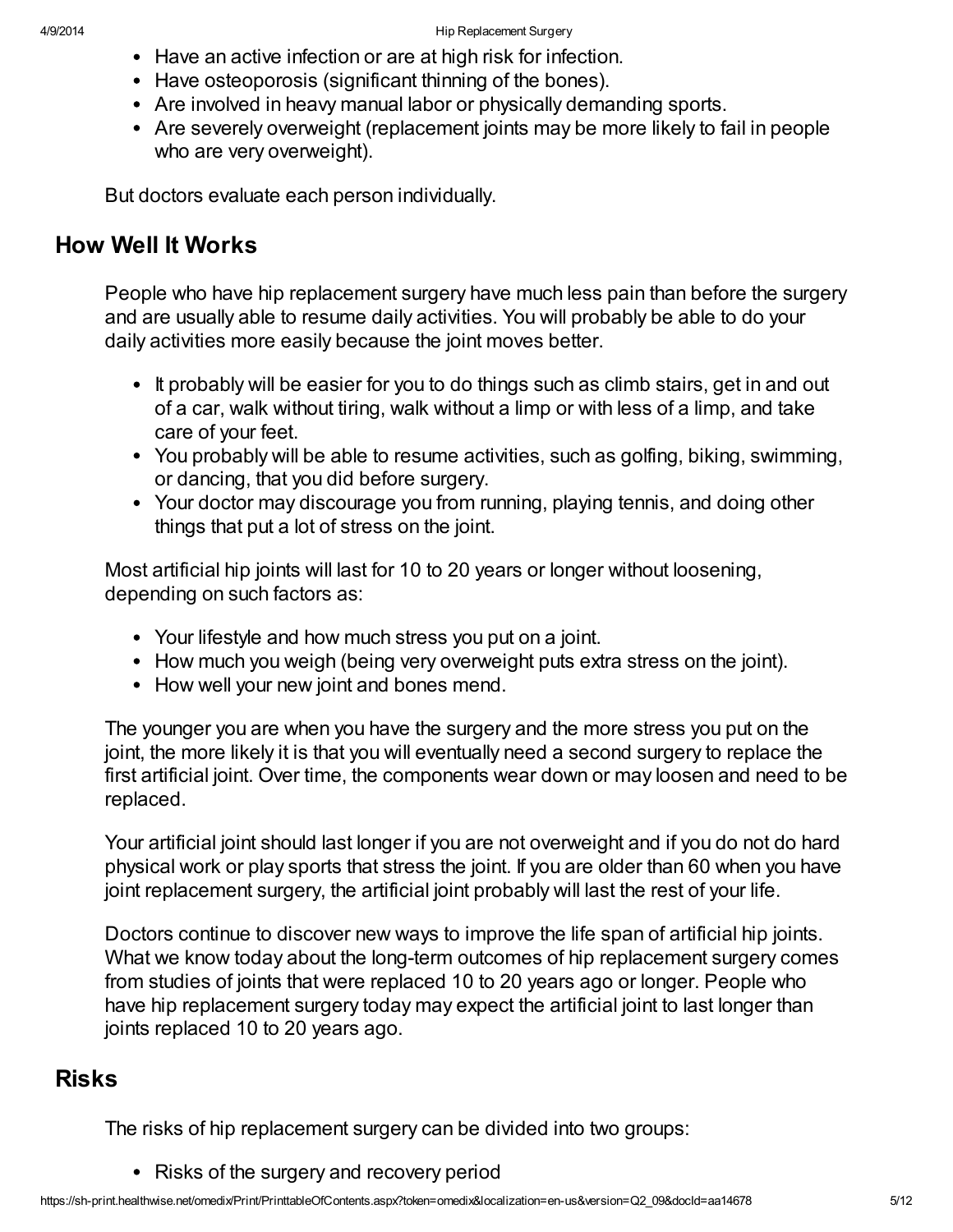Long-term risks that may occur months to years after the surgery

The risks of each complication depend in part on your other health problems and on the surgeon.

#### Risks of the surgery and recovery period

- Blood clots. People may develop a blood clot in a leg vein after hip joint replacement surgery. Blood clots can be dangerous if they block blood flow from the leg back to the heart or if they move to the lungs. Blood clots are more common in older people, those who are very overweight, those who have had blood clots before, or those who have cancer.
- Infection in the surgical wound or in the joint. Infection is rare in people who are otherwise healthy. People who have other health problems, such as diabetes, rheumatoid arthritis, or chronic liver disease, or those who are taking corticosteroids are at higher risk of infection after any surgery. Infections in the wound usually are treated with antibiotics. Infections deep in the joint may require more surgery, and in some cases the doctor must remove the artificial joint. If the joint pieces have to be removed, they are usually replaced. But that surgical procedure (revision) is more complicated than the original hip replacement and has a greater risk of problems.
- Nerve injury. In rare cases, a nerve may be injured around the site of the surgery. This is more common (but still unusual) if the surgeon is also correcting deformities in the joint. A nerve injury may cause tingling, numbness, or difficulty moving a muscle. These injuries usually get better over time and in some cases may go away completely.
- Problems with wound healing. Wound healing problems are more common in people who take corticosteroids or who have diseases that affect the immune system, such as rheumatoid arthritis and diabetes.
- Deposits of bone in soft tissues around the hip joint. This is called heterotopic ossification. It usually doesn't affect how well the hip works, but it may decrease the range of motion at the hip. The condition needs treatment (surgery) only if it causes pain or greatly limits motion.
- Hip dislocation after surgery. It is rare to have a hip dislocation after hip replacement surgery. Your doctor can usually treat this by moving the hip back into place after giving you pain medicine or anesthetic. You also may wear a brace for a while. In a few cases, surgery may be needed to put the joint back in place.
- Difference in leg length. Usually, any difference in leg length is very small and does not cause any pain or functional problem. If you have a noticeable difference, it can often be corrected by using a shoe insert.
- The usual risks of general anesthesia. Risks of any surgery are higher in people who have had a recent heart attack and those who have long-term (chronic) lung, liver, kidney, or heart disease.

#### Long-term risks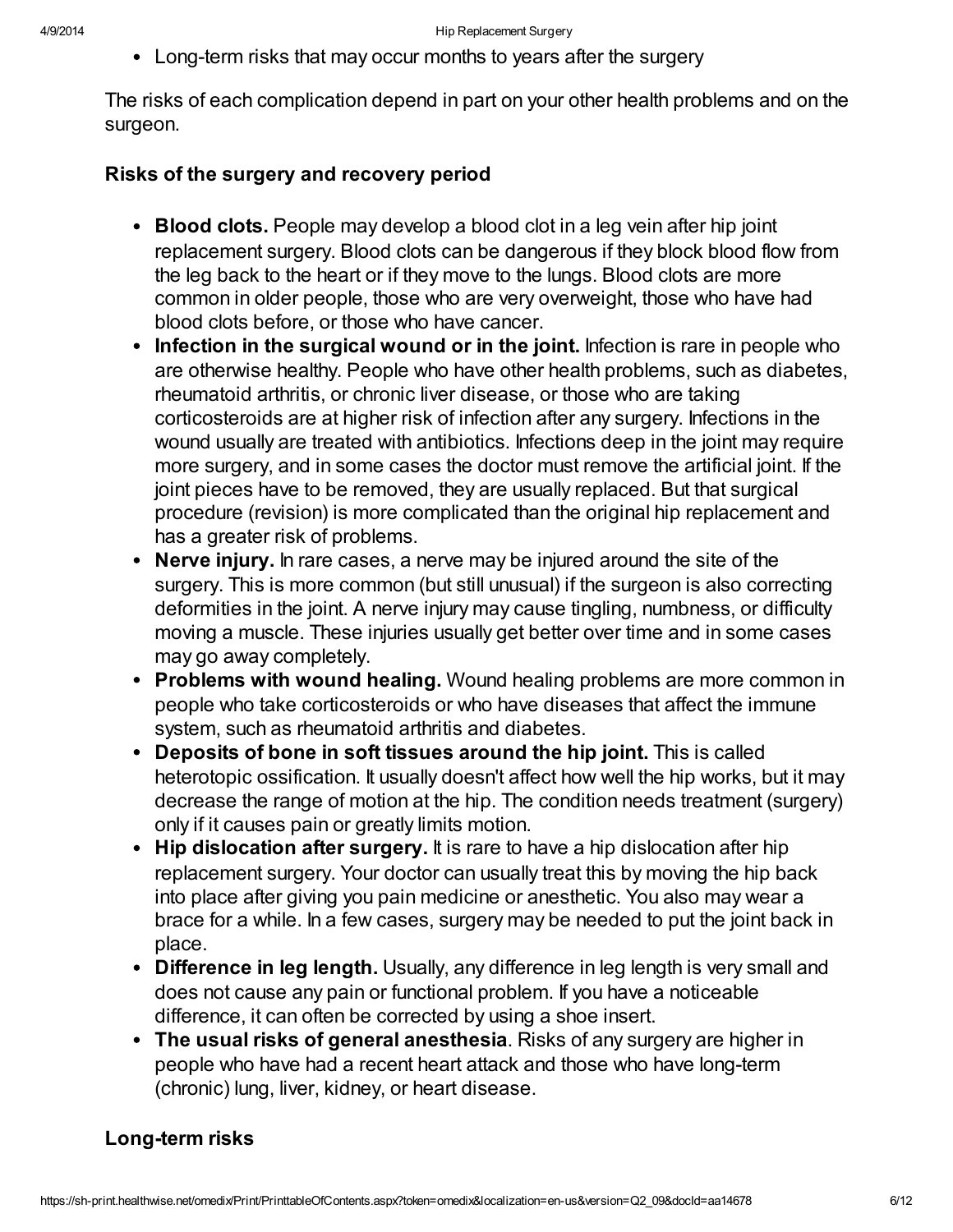- Loosening of the artificial hip joint parts. Over time, loosening is the most common problem associated with total hip replacement. Tissue may grow between the components and the bone, leading to loosening. Loosening usually doesn't cause any symptoms and is visible only on X-rays. If a loosened joint causes severe pain, you may need a second joint replacement.
- Infection. People who have any sort of artificial material in their bodies, including artificial joint components, have a higher risk of infections around the artificial material. They may need to take antibiotics before and after procedures such as surgery, tests that involve inserting instruments into the body, and dental work to help reduce the risk of infection.
- After a hip replacement, tiny bits of the surface of the new hip joint wear off as the ball and socket pieces rub against each other. Some people are sensitive to the types of metal that can be used for joint replacements. Tell your doctor about any symptoms related to your hip, groin, or leg that are new or getting worse. And be sure all your health providers know you have a hip replacement.

## What To Think About

Continued exercise (such as swimming and walking) is important for your general wellbeing and muscle strength. Discuss with your doctor what type of exercise is best for you.

You may donate your own blood to use during surgery if needed. This is called autologous blood donation. If you choose to do this, start the donation several weeks before the surgery so that you have time to donate enough blood and rebuild your blood volume before surgery.

If you need more than one joint replacement surgery, such as a knee and a hip, talk to your doctor about guidelines that may help you and your doctor decide in which order to do the surgeries.

**DECISION** Arthritis: Should I Have Hip Replacement Surgery?

### Complete the surgery information form (PDF) to help you prepare for this surgery.

## **References**

## Other Works Consulted

- American Academy of Orthopaedic Surgeons (2009). Activities after hip replacement. Available online: http://orthoinfo.aaos.org/topic.cfm? topic=a00356.
- Imamura M, et al. (2012). Single mini-incision total hip replacement for the management of arthritic disease of the hip: A systematic review and meta-analysis of randomized controlled trials. Journal of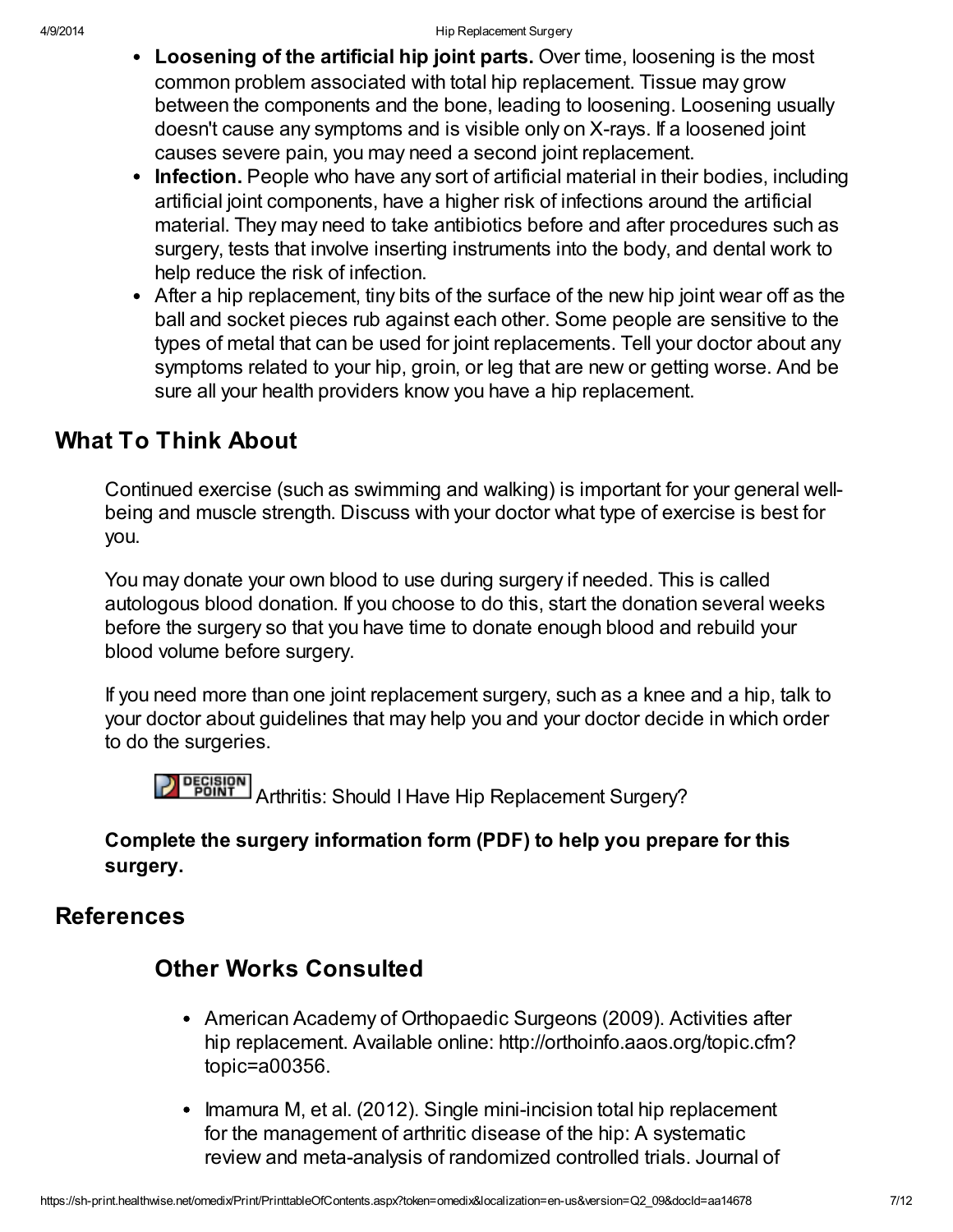Bone and Joint Surgery, American Version, 94(20): 1897–1905.

 $\bullet$ Rethman MP, et al. (2012). Prevention of Orthopaedic Implant Infection in Patients Undergoing Dental Procedures: Executive Summary on the AAOS/ADA Clinical Practice Guideline. Available online: http://www.aaos.org/research/guidelines/PUDP/dental\_guideline.asp.

### Credits for Hip Replacement Surgery

By Healthwise Staff

Anne C. Poinier, MD - Internal Medicine

Kenneth J. Koval, MD - Orthopedic Surgery, Orthopedic Trauma

Last Revised November 5, 2013

# Appendix

# Topic Images

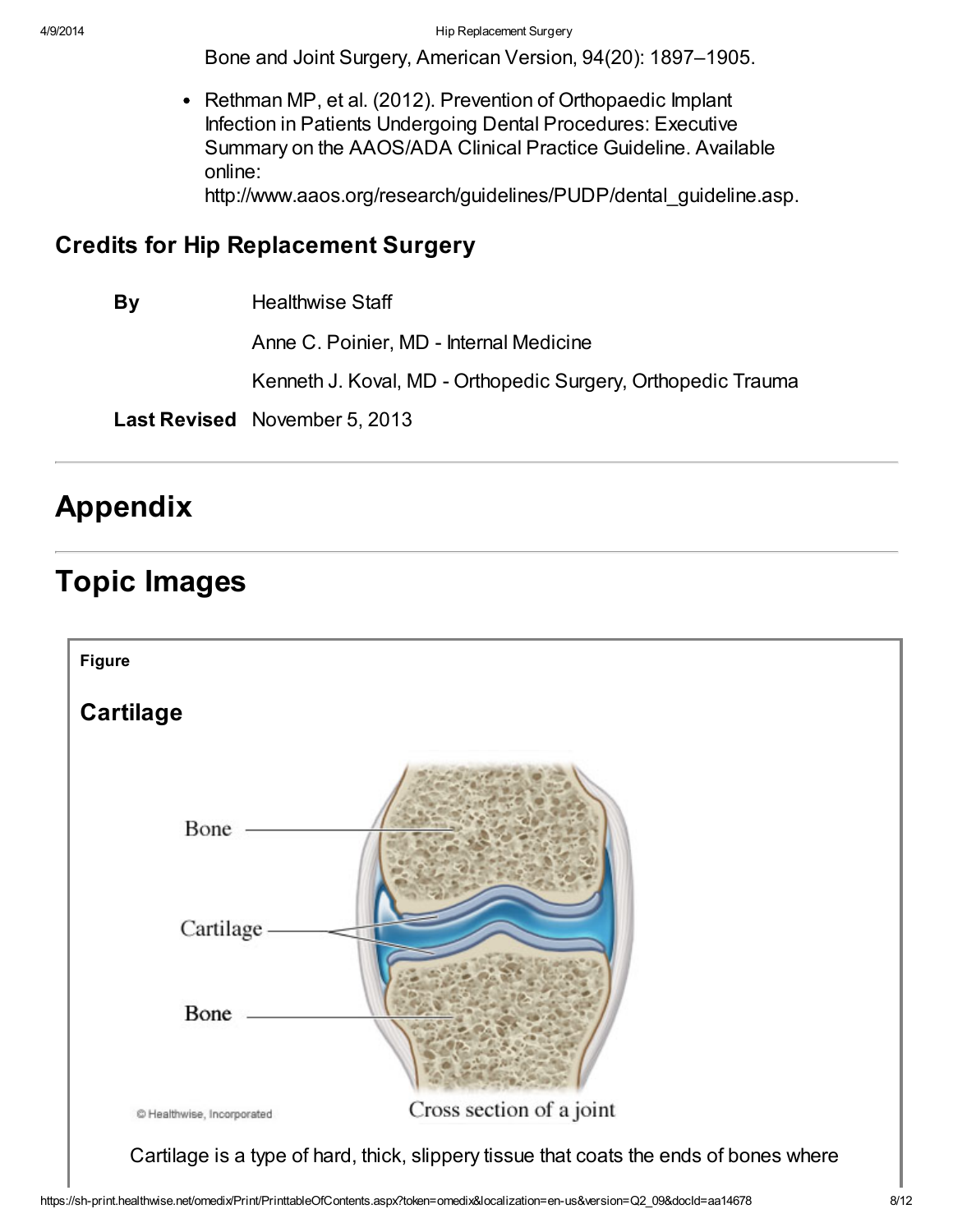they meet with other bones to form a joint. Cartilage lines the joint space between bones throughout the body, including the spine and the rib cage. It acts as a protective cushion between bones to absorb the stress applied to joints during movement.

Cartilage is made up of protein strands called collagen that form a tough, meshlike framework. The mesh is filled with substances that hold water, much like a sponge. When weight is placed on cartilage, water is squeezed out of the mesh. When weight is taken off, the water returns. Cartilage does not contain blood vessels or nerves.

#### Figure 2

## Normal hip joint



#### Figure 3

## Osteoarthritis of the hip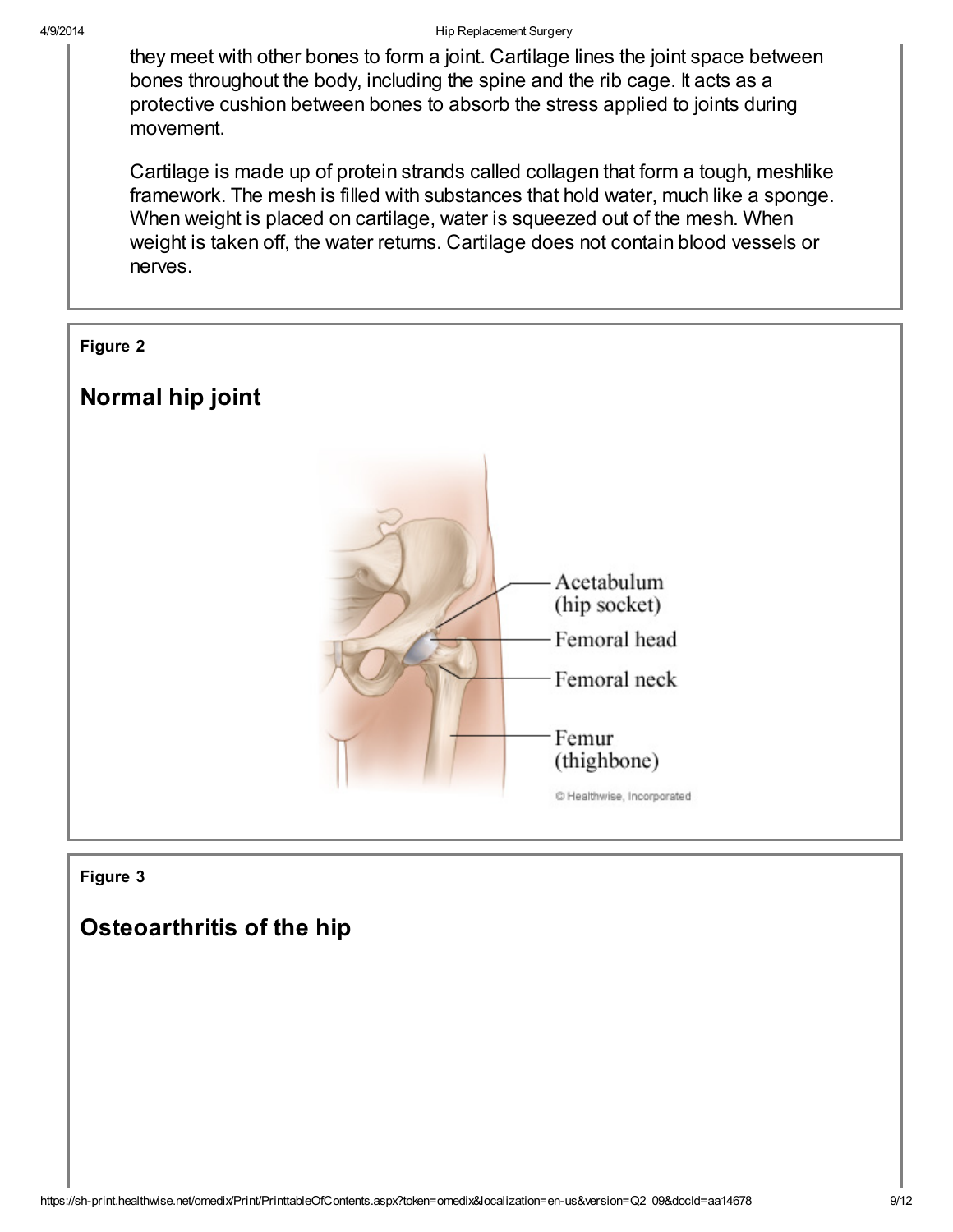

#### Figure 4

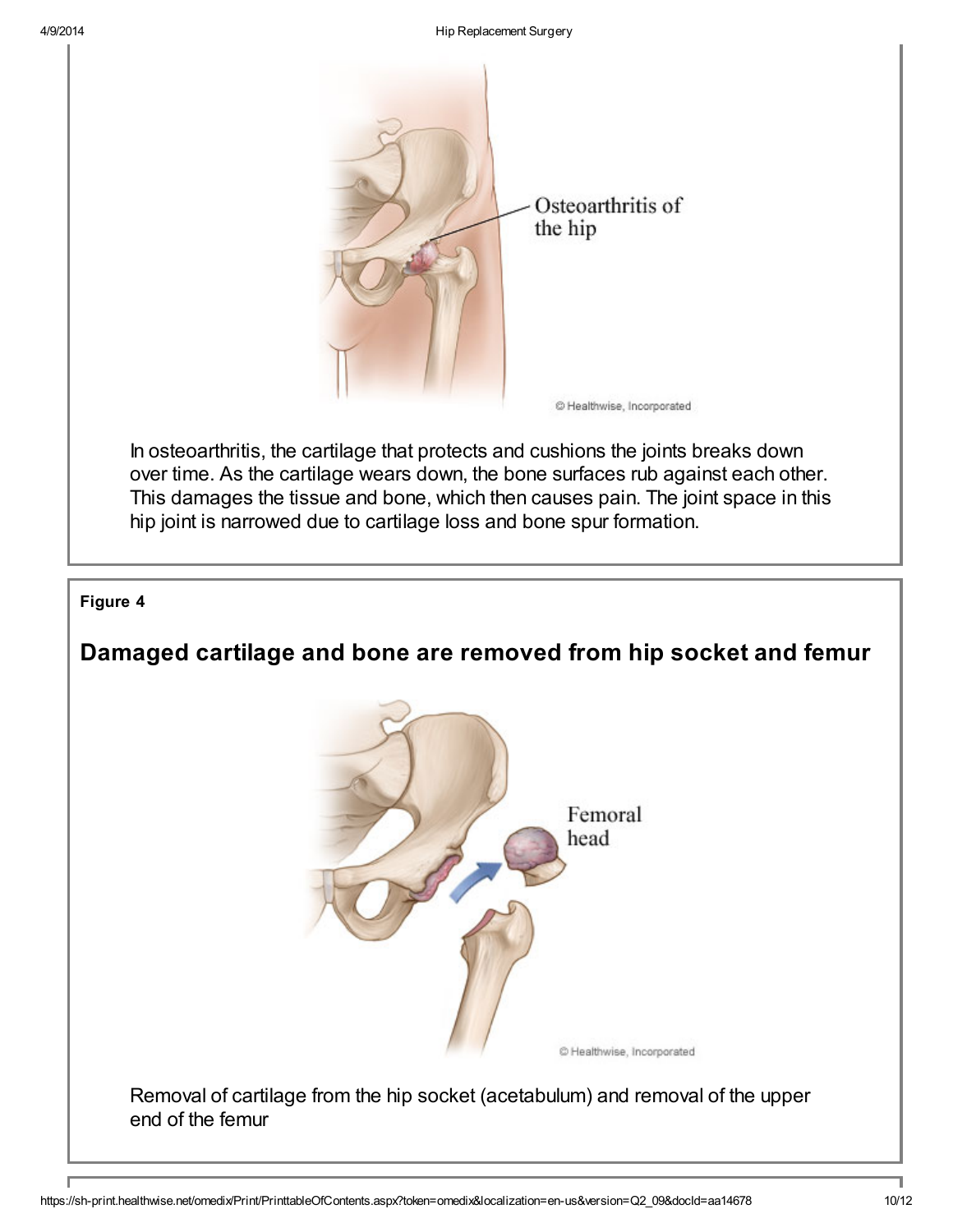